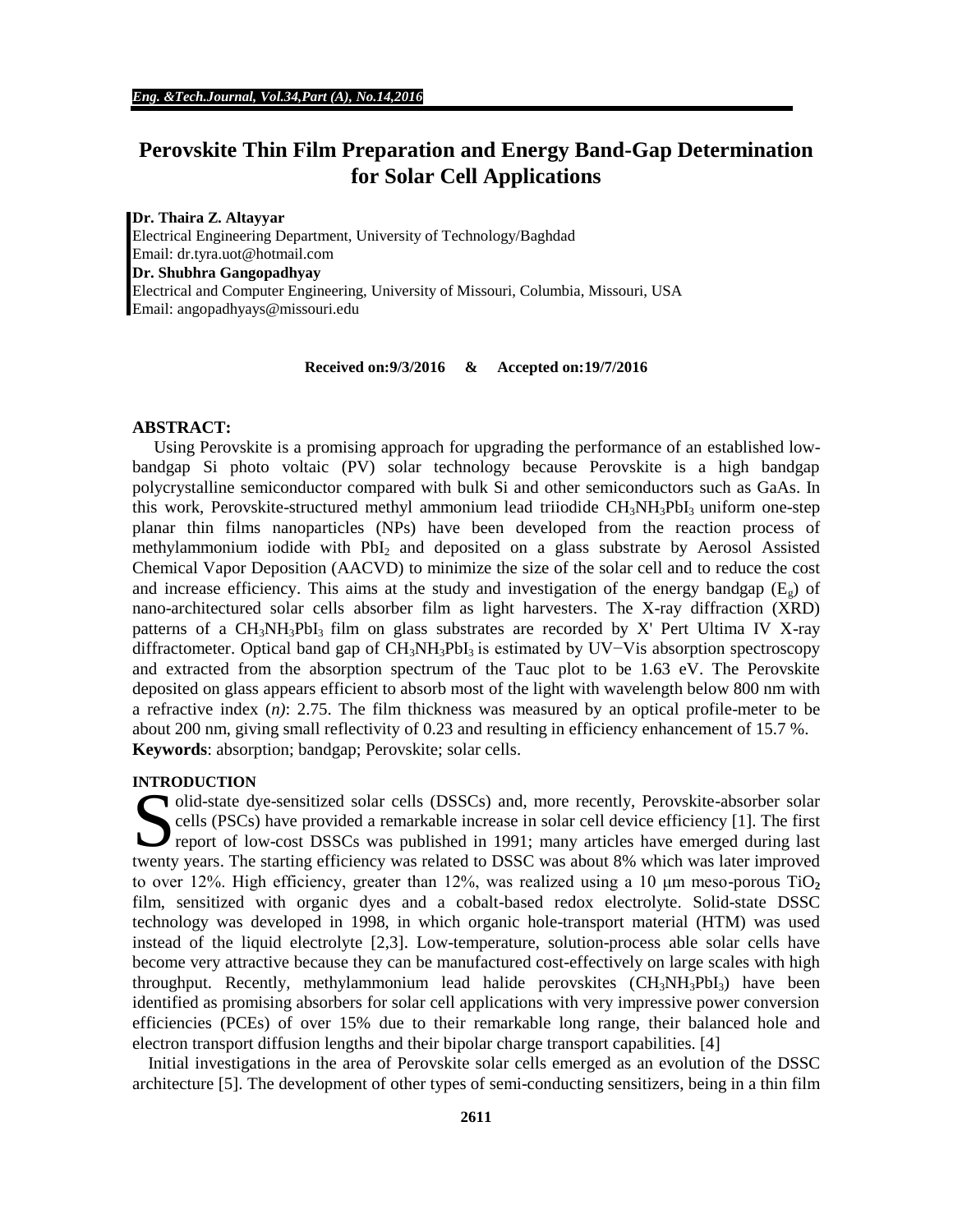or quantum dot (QD) form, enables a reduction in the thickness of the mesoporous TiO**<sup>2</sup>** layer. Later in 2009, Miyasaka and Coworkers demonstrated the first Perovskite sensitized solar cells using  $CH_3NH_3PbI_3$  and  $CH_3NH_3PbBr_3$  as light absorbers on TiO<sub>2</sub> layers with halide electrolytes. An efficiency of 3.81% was gotten from  $CH_3NH_3PbI_3$  with an observed photocurrent onset from 800 nm approximately. An observed photo-voltage of 0.96 V was obtained from  $CH_3NH_3PbBr_3$ , referred to the deeper bromide redox couple, utilized in this kind of solar cells [6].

Organic–inorganic Perovskite solar cells (PSCs), based on  $CH_3NH_3PbX_3$  (X = Cl, Br, I), have stood out among various photovoltaic devices due to the superior properties of Perovskite light absorbers, including large visible light absorption coefficients, direct band gap and long diffusion lengths together with the low cost and solution-based fabrication process [7]. Organo-metallic halide Perovskites (e.g.,  $(CH_3NH_3)$  PbI<sub>3</sub>) are considered powerful materials of light absorption. The bandgap energy of such absorbers can be changed by adjusting their inorganic and organic components with overall efficiency ranging from about 3% to 6% [8].

This is aimed at demonstrating the viability of a low-temperature vapor-assisted solution process to construct polycrystalline perovskite thin films with full surface coverage, small surface roughness, and grain size up to micro-scale. Solar cells with as-prepared films attain relatively high power conversion efficiency (PCE) reaching to 12.1%. On the other hand, the presently achieved highest efficiency is based on  $CH_3NH_3PbI_3$  using the planar hetero-junction configuration [3]. Heterojunctions have a number of advantages over diffused p-n junction solar cells include a lower junction-formation temperature [17]

One of the main differences between organic and inorganic semiconductors is the presence of tightly bonded excitons (electron–hole pairs). The binding energy of the Frenkel exciton lies in the range from 0.3 to1 eV. This relatively high binding energy prevents exciton dissociation by an electric field (a non-radiative decay channel). Organic materials have been also widely used for solar cell applications as they have relatively low cost and better flexibility compared with their inorganic counterparts, in addition to their attractive performance characteristics [9].

However, the non-commensurate length scales between absorption length (~100 nm) and the exciton (electron–hole pair) diffusion length  $(\sim 10 \text{ nm})$  limit the efficiency of Organic Solar Cells (OSCs). Another limitation of extent OSCs is that the maximum solar photon flux occurs near the band edge of organic photoactive materials, where the extinction coefficient is smallest [10]. Current OSCs have attained PCEs of 7-8% by several groups and 12.1% experimentally. Compared to the benchmark of crystalline silicon solar cells, this PCE is still low and must be further improved before OSCs can be marketed in the solar cell market [11].

#### **BASIC PRINCIPLE**

"Perovskites" is the nomenclature for any material that adopts the same crystal structure as calcium titanate, namely, ABX3, where A is alkyl-ammonium ions (methylammonium in this work), B is lead ions and X represents halogen ions Cl, Br or I (in this work it is I), Fig.1. Organoperovskites feature high molar absorption coefficients, though it is, excellent light-harvesting performance for the entire visible range. There are hundreds of different materials that adopt this structure, with a multitude of properties, including insulating, anti-ferromagnetic, piezoelectric, thermoelectric, semi-conducting, conducting, and, probably most famous, superconducting [12].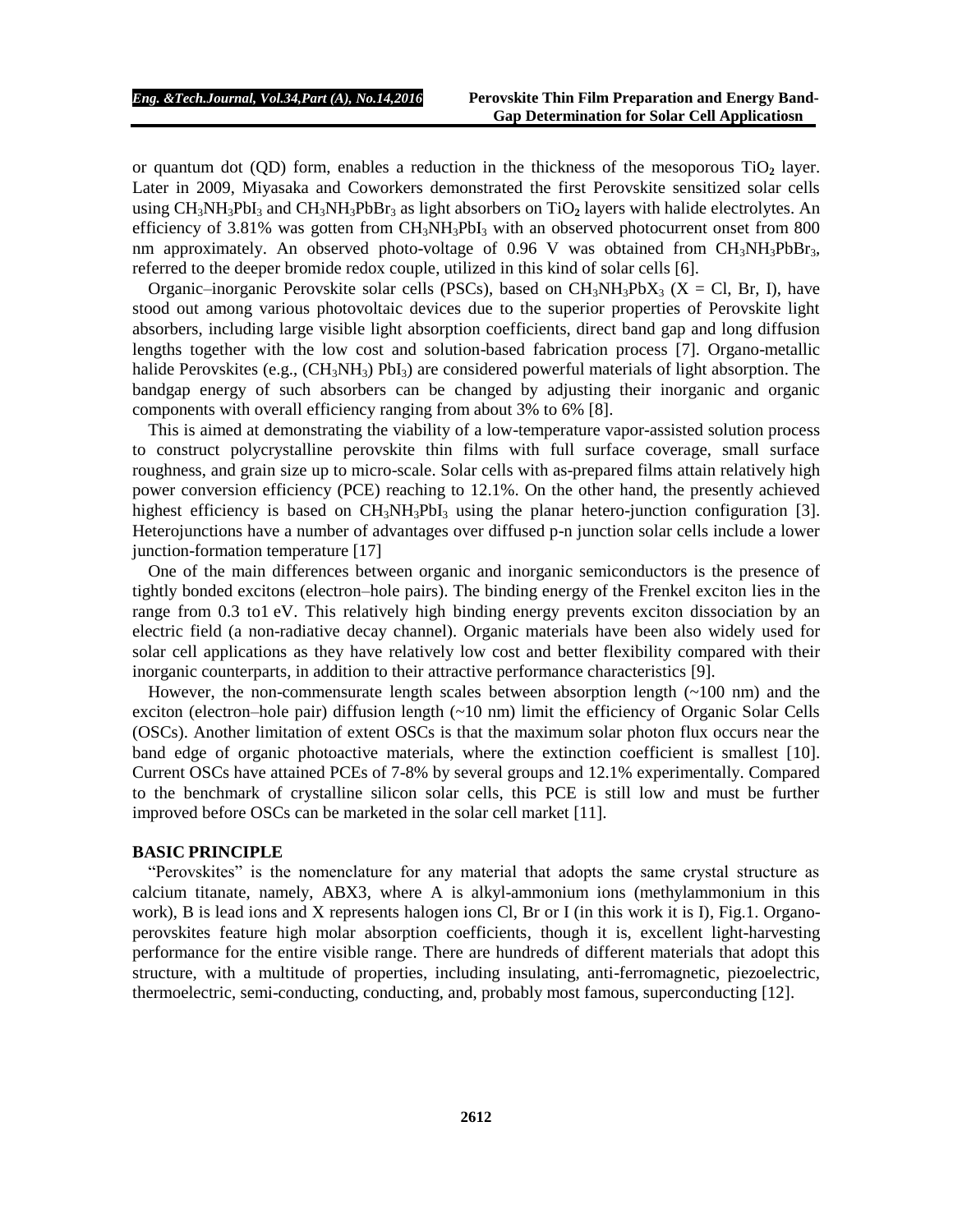

**Figure (1) Unit cell of lead hybrid Perovskite structure CH3NH3PbX3, ABX3 (methylamine halogen MAX3 where X is halogen). [12]**

#### **Experimental Work**

A. Deposition of  $CH_3NH_3PbI_3$  material (Perovskite growth)

Uniform planar films of methyl ammonium lead tri-iodide  $CH_3NH_3PbI_3$  were first prepared from two materials PbI<sub>2</sub> and CH<sub>3</sub>NH<sub>3</sub>I and then deposited on glass substrates by Aerosol Assisted Chemical Vapor Deposition (AACVD), at 200 °C for 30 minutes with Nitrogen gas as an adjunct throughout the process to ensure a uniform  $CH_3NH_3PbI_3$  film growth speed during the deposition process in University of Missouri's Laboratories. Solution-based techniques have been proposed to fabricate thin films from only one deposition source Fig.2 which is easier and more accurate than the preparation that have been used in other researches where films were fabricated by dual source evaporation, (two deposition technique process), where it is more difficult to control the two materials (organic and inorganic) ratios. The key step is the deposition of Organo-metallic halide Perovskites ( $CH_3NH_3$ ) PbI<sub>3</sub> film from one source. The fabricated thickness of  $CH_3NH_3PbI_3$  film was measured by an optical profilometer, to be 200 nm.



Organno-metallic halide deposition

**Figure (2) Schematic illustration of Perovskite Film deposition Vapor-assisted solution process at 200 °C for 30 minutes with Nitrogen gas as an adjunct throughout the process.**

## **Deposition**

Perovskite material was prepared; the prepared material was deposited on a glass substrate 1 mm thick, instead of deposition on Titanium dioxide substrate, where the base represents the localization region of the charges inside the Perovskite layer generated by the light incident on the solar cell, which will be illustrated in the following preparation procedure.

1. Preparation of Perovskite material:  $1.1617g$  of PbI<sub>2</sub> and  $0.4006g$  of CH<sub>3</sub>NH<sub>3</sub>I are weighed; 15 mL of Di-Methyl Formide (DMF) is obtained using a burette; the DMF is used as catalyst for dissolving the powder mixture. These components are mixed together in a flask and stirred with a magnet bar at 60 °C on a hotplate for 12 hours.

2. 10 ml of CH<sub>3</sub>NH<sub>3</sub>PbI<sub>3</sub> is diluted using 4.160 ml of Perovskite prepared previously with 5.84 ml of N.N-Di Methyl Formide; both are blended using (Vortex Mixer) for 5 minutes.

3. A deionized water was used to rinse the glass substrates which were then dried using clean air. Uniform planar films of CH<sub>3</sub>NH<sub>3</sub>PbI<sub>3</sub> were deposited onto glass substrate by Aerosol Assisted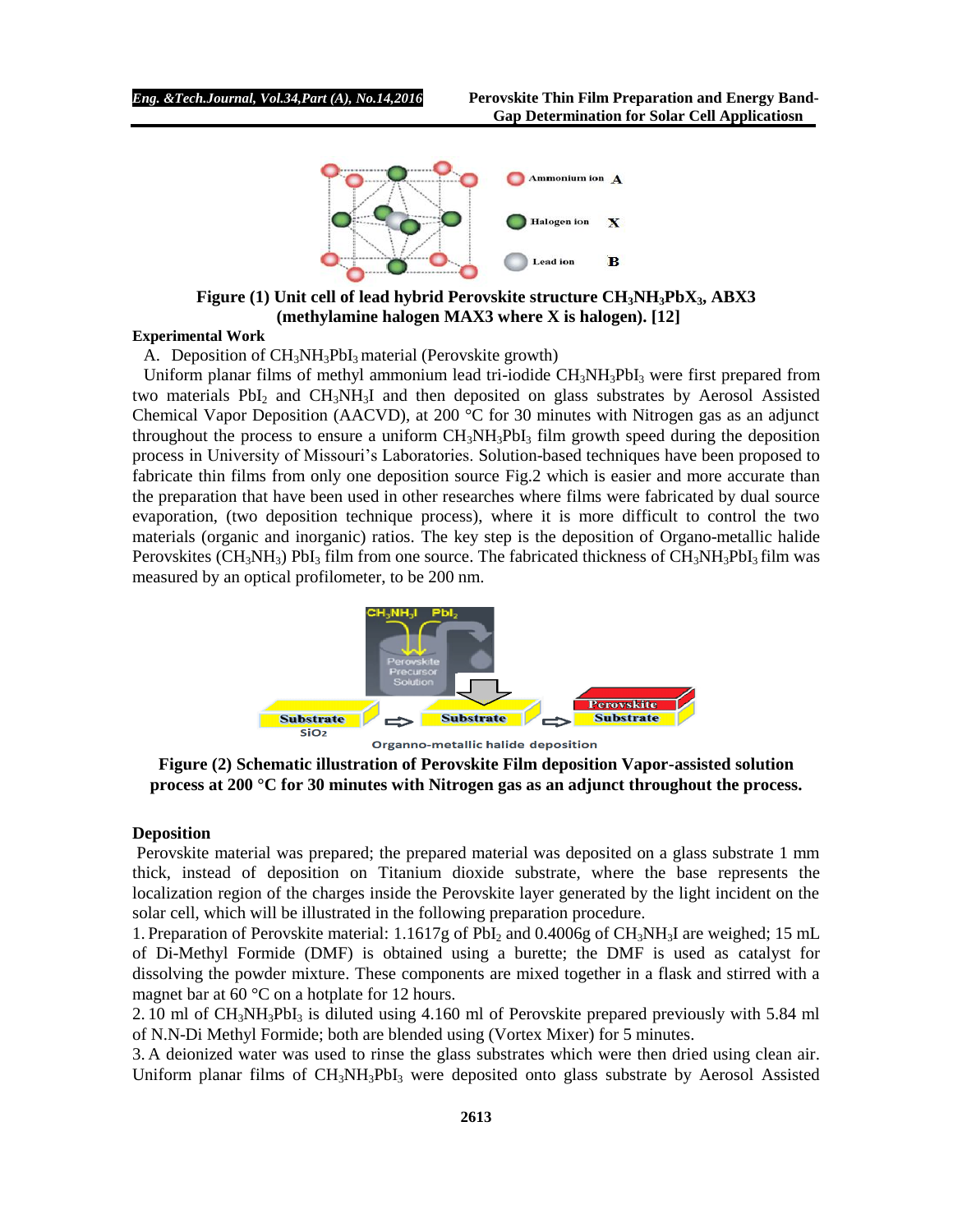Chemical Vapor Deposition (AACVD), at 200 °C for 30 minutes with Nitrogen gas as an adjunct throughout the process to ensure achieving a uniform speed for film growth of the  $CH_3NH_3PbI_3$  in the deposition process.

## **Characterization**

In CH<sub>3</sub>NH<sub>3</sub>PbI<sub>3</sub>/glass the corresponding X-ray diffraction (XRD) spectra, a three distinct diffraction peaks are noticed at angles  $14.10^{\circ}$ ,  $28.44^{\circ}$  and  $31.80^{\circ}$  respectively. These peaks are assigned to the 110, 220 and 310 respectively for the  $CH<sub>3</sub>NH<sub>3</sub>PbI<sub>3</sub>$  crystal which indicate an orthorhombic crystal structure of halide perovskite with high crystallinity [1,13,18]. According to reference [1], there is often a tiny signature peak at 12.65°, corresponding to a low-level impurity of PbI2, appears through perovskite material preparation. The absence of the aforementioned peak in the present perovskite film suggests complete consumption of PbI2 via AACVD Vapor deposition mentioned early.

The X-ray diffraction (XRD) patterns of a  $CH_3NH_3PbI_3$  film deposited on glass substrates were recorded (by D/Max- Ultima IV X-ray diffractometer of 3 kW, accelerating voltage of 60 kV); are presented from Rigaku's PDXL thin film X-ray analysis software in Fig.3.



#### **Figure (3) Intensity against scattering angle for the Perovskite film on glass XRD pattern.**

The perovskite film quality is further evaluated by scanning electron microscopy (SEM) image on the 500 nm scale of the CH<sub>3</sub>NH<sub>3</sub>PbI<sub>3</sub> film grown onto the glass substrate after the 30 min 200 °C, the vapor deposited  $CH_3NH_3PbI_3$  film in Fig.4.(a) shows the characteristics of full surface coverage on the glass substrate, with remarkable grain size up to microscale, grains were observed uniform.

Then a surface roughness of the film was measured by an environmental scanning electron microscope (ESEM), and a top view image of  $CH<sub>3</sub>NH<sub>3</sub>PbI<sub>3</sub>$  film presented in the range of 5μm×5μm was calculated to be 23.2 nm, the crystal grains can be observed uniform Fig.4.(b). A typical cross-sectional SEM image indicates the resulting film has a thickness of ∼200 nm.



**Figure.4. (a) Cross-sectional SEM image after 30 min 200°C deposition process showing that the vapor deposited CH3NH3PbI<sup>3</sup> film is looking uniform on a 500 nm scale. (b) Top view ESEM image of CH3NH3PbI<sup>3</sup> appears uniform.**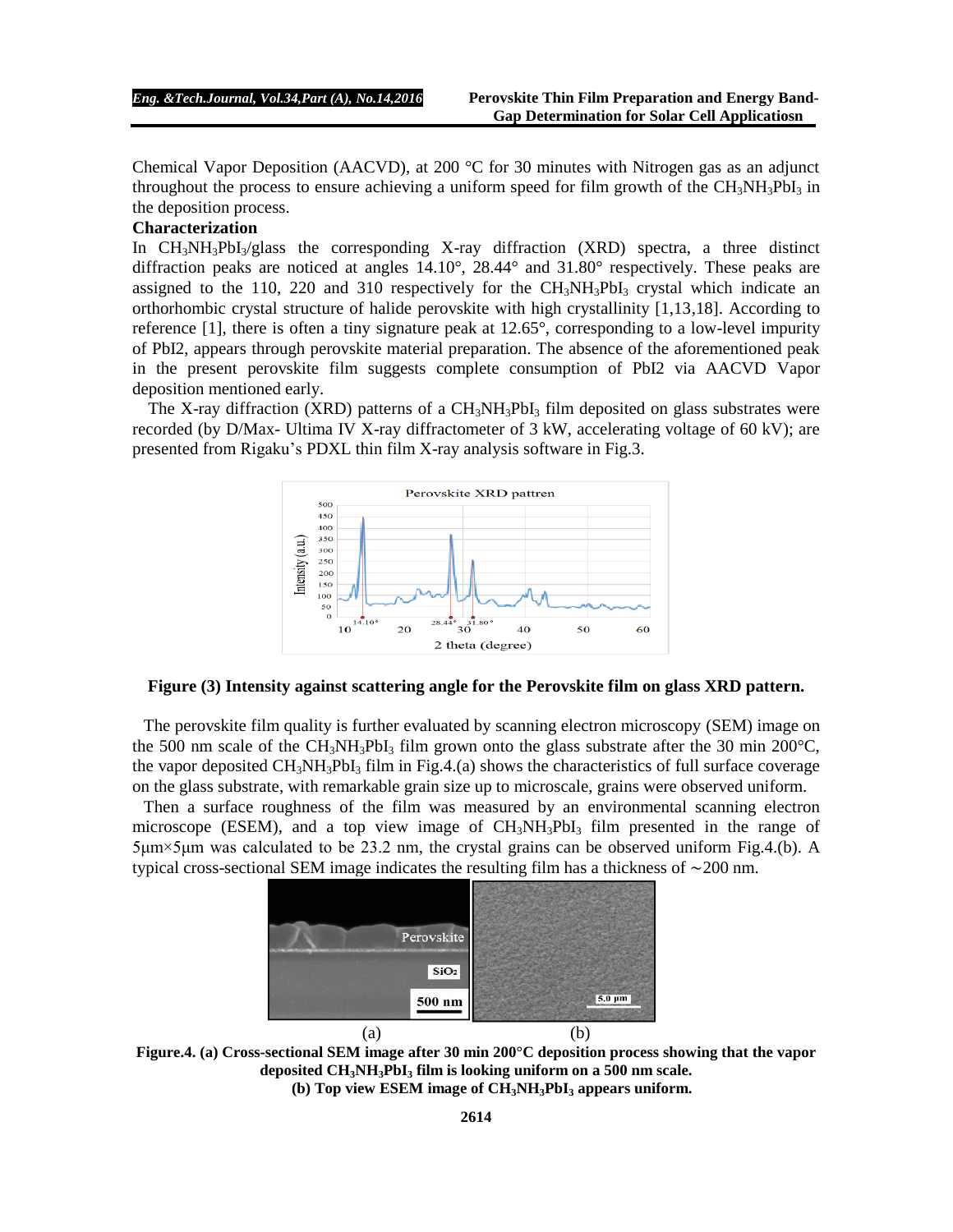#### **UV-Vis**

In this work by choosing a one-step planar geometry in fabricating perovskite thin film which can be used subsequently in PV devices. This method is conceptually different from other current solution process that uses two steps depositions. In addition thin film from only one deposition source is easier and more accurate, by avoiding co-deposition of organic and inorganic species. The depositing advantage of perovskite during the in situ growth process provides films with welldefined grain structure and grain sizes up to microscale, then this full surface coverage, and small surface roughness, is suitable for PV applications as shown in Fig.4 (a) and (b).

The thinner samples exhibit inadequate light absorption, especially for long wavelength's range of the light spectrum. In this work it was noticed that by using planar perovskite film, in spite of reducing the thickness of the perovskite layer for solid-state cells to a value less than 2 μm, the solar conversion efficiency was found to be still higher about 15.7 % for thinner samples (those samples that have thickness range with few hundred nanometers).

Using the UV-Vis 2401PC Ultraviolet-Visible Spectrophotometer, absorption spectra were sketched in Fig.5 showing the maximum wavelength to be less than 800 nm  $(\lambda = 760 \text{ nm})$ .





From Fig.5 (a) it has been pointed out that the *λ*1 ≈776 nm absorption peak is attributed to the  $CH_3NH_3PbI_3$  material's direct gap transition from the first valence band maximum to the conduction minimum, which is approximately 1.63 eV (which corresponds to 776 nm). In Fig.5 (b) the *λ*2 ≈500 nm absorption peak is attributed to the transition from lower valence band to the conduction band minimum, which is approximately 2.58 eV (which corresponds to 500 nm), that means the effective region is in the center of the sample.

The bandgap of  $CH_3NH_3PbI_3$  was evaluated to be 1.63 eV from UV photoelectron, UV-vis, and incident photon-to-electron efficiency (IPCE) spectra. [16]. However, a bandgap of around 1.63 eV is enough for absorption wavelength limited to 800 nm Fig.5 (d). Bandgap tuning is required to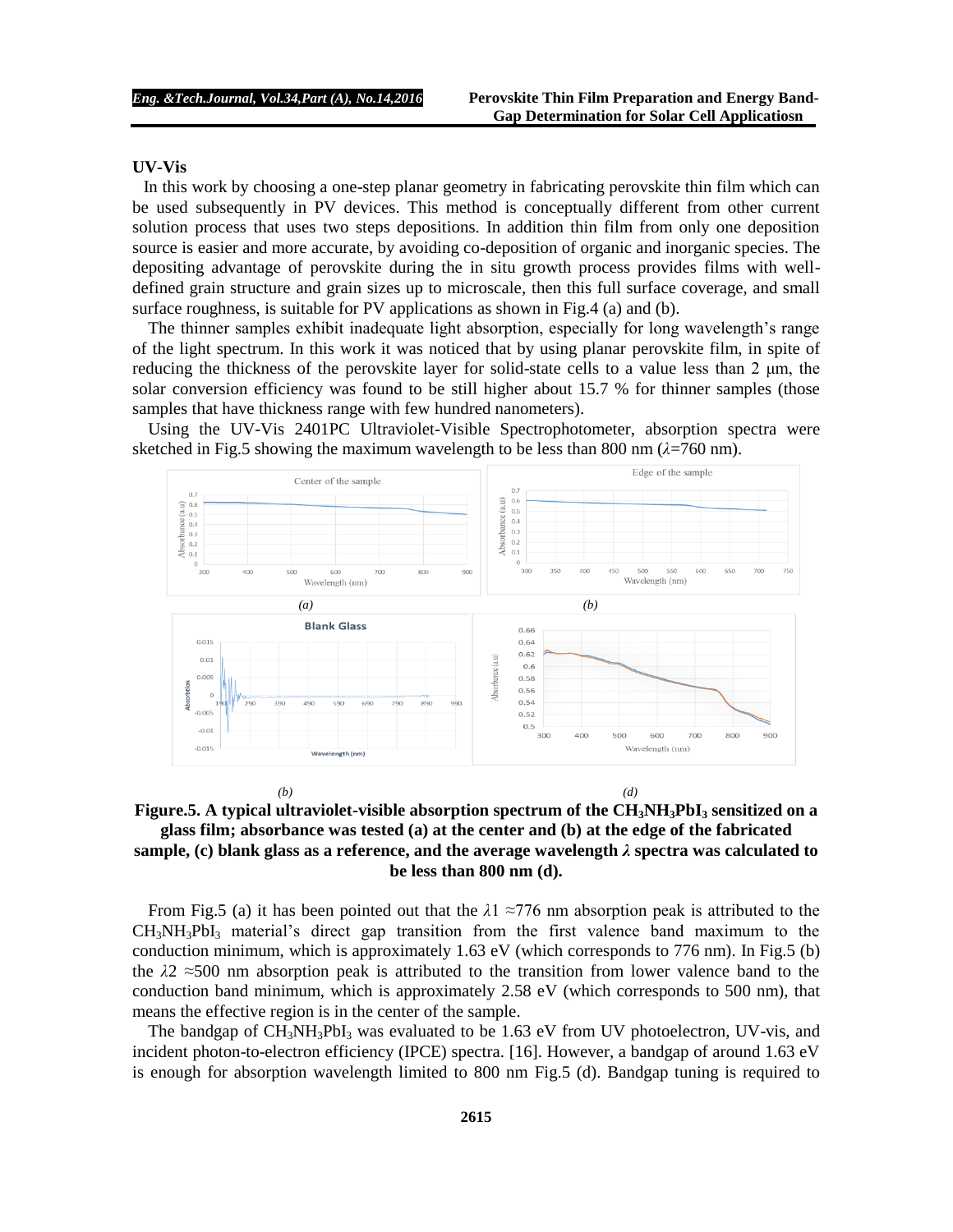extend the absorption to longer wavelengths without sacrificing the absorption coefficient. Replacing perovskite with other organic cations is one approach.

## **CALCULATIONS**

*B. Perovskite Energy Bandgap*

The optical bandgap energy (Eg) of Perovskite CH<sub>3</sub>NH<sub>3</sub>PbI<sub>3</sub> was estimated by UV-Vis absorption spectroscopy in addition to its determination from the Tauc plot to be about 1.63 eV.

The Tauc plot is performed according to the following expression [7]:  $(\text{div})^m \propto (\text{hv} - \text{Eg})$  ….. (1)

Where:  $\alpha$  is the absorption coefficient of the material, the quantity hv is the energy of light, and m is 2 for a direct bandgap semiconductor.

From calculations, the absorbance sketched in Figures 5 and 6 has been used to plot the Tauc plot of Fig.7.



**Figure (6) Perovskite tunable optical bandgap with wavelength.**



**Figure (7) the optical bandgap (Eg) of CH3NH3PbI<sup>3</sup> evaluated from the Tauc plot.**

With the aid of the Tauc plot of Fig.7, the bandgap energy is found to be about 1.63 eV, which is sufficient to absorb most light below 800 nm. The absorbance peak is referred to the  $CH_3NH_3PbI_3$ material's direct gap transition from the first maximum point of the valence band to the minimum point of the conduction band, which is approximately 1.63 eV (corresponding to 760 nm). This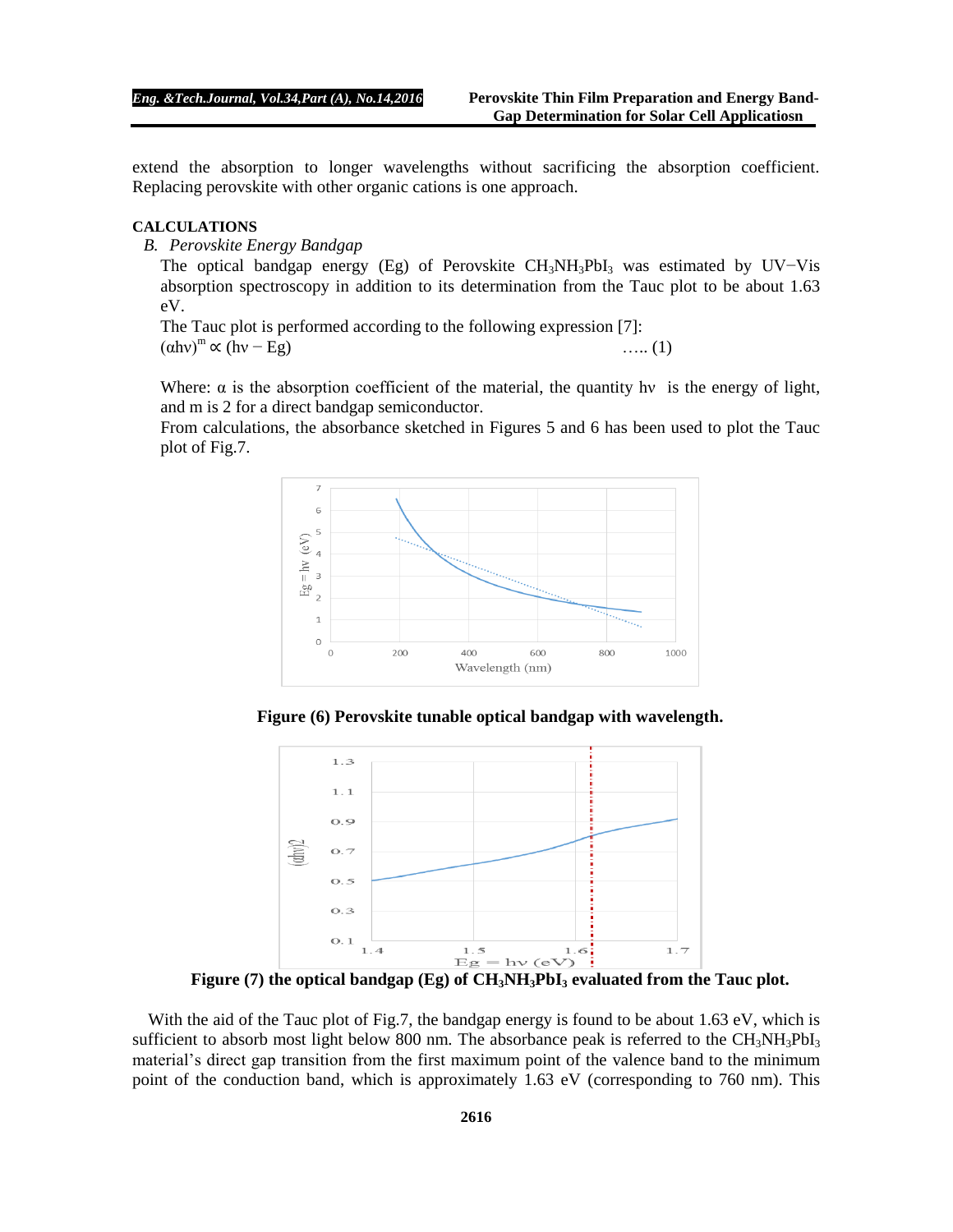value is consistent with other works for  $(CH_3NH_3)$ -PbI<sub>3</sub>. For example, Yixin Zhao and Kai [7] carried out a test on  $CH_3NH_3PbI_3$  deposited on a 2-µm thick mesoporous  $TiO_2$  film and found a bandgap of 1.53 eV, which is sufficient to absorb most of the light below 600 nm. Besides, Xie Ziang Et. al. [13] performed a test for the  $CH_3NH_3PbI_3$  film on a quartz substrate and found a bandgap of 1.59 eV for  $λg ≈779$  nm. However, in this work the same Perovskite layer CH<sub>3</sub>NH<sub>3</sub>PbI<sub>3</sub> was deposited using single deposition process which is an easier and cheaper method on a 1-mm glass layer instead of  $TiO<sub>2</sub>$  or quartz (see Table 1).

| Table (1) A comparison between different materials used as a substrate with Perovskite. |  |  |  |  |  |  |  |  |  |  |  |  |  |  |  |  |
|-----------------------------------------------------------------------------------------|--|--|--|--|--|--|--|--|--|--|--|--|--|--|--|--|
|-----------------------------------------------------------------------------------------|--|--|--|--|--|--|--|--|--|--|--|--|--|--|--|--|

| material         | $Eg$<br>(eV) | $\lambda$ (nm) | thickness<br>(nm) | $\eta$ (%) | Ref.         |
|------------------|--------------|----------------|-------------------|------------|--------------|
| glass            | 1.63         | $< 800 = 760$  | 200               | 15.7       | This<br>work |
| TiO <sub>2</sub> | 1.53         | ${}< 600$      | 2000              | 4.58       |              |
| quartz           | .59          | - 779          | 250-500           | 16.8-23    | $12^{\circ}$ |

#### **Efficiency**

The absorbance ratio (*A*) can be estimated from the relation:

$$
A(\lambda) = 1 - R(\lambda) - T(\lambda) \tag{2}
$$

Where:  $R$  is the reflectance ratio and  $T$  is the transmittance ratio of the plane-structured CH3NH3PbI3 material. The ultimate efficiency *η*, representing the ideal efficiency without taking carrier recombination into account, can be expressed as [14]:

$$
\eta = \frac{\int_0^{\lambda_g} I(\lambda) A(\lambda) \frac{\lambda}{\lambda_g} d\lambda}{\int_0^\infty I(\lambda) d\lambda} \qquad \qquad \dots \tag{3}
$$

Where:  $I(\lambda)$  is the light intensity as a function of wavelength, and  $\lambda_g$  is the wavelength corresponding to the band gap of the light absorption material.

The solar spectrum and intensity is evaluated according to the AM 1.5 American spectra standard.

Generally, assuming perfect antireflection and perfect light trapping, the absorption spectrum in a thin film with thickness *d* is given by the Yablonovitch limit:

$$
A_{\text{Yablonovitch}}(\lambda) = 1 - 1/(4 (n(\lambda))^2 \cdot \alpha(\lambda) \cdot d) \quad \ldots (4)
$$

This limit is only applicable for  $[d > \lambda/(2n(\lambda))]$  [15]. The use of CH<sub>3</sub>NH<sub>3</sub>PbI<sub>3</sub> SCs can offer improved efficiency through the fabrication of planar nano textures.

The absorption of the  $CH_3NH_3PbI_3$  increases by the increase in film thickness, especially in the long wavelength range of the visible spectrum of light. Although the electron diffusion coefficient depends slightly on the film thickness, the recombination process becomes much faster with thicker films.

In the current work, the thicknesses of the light absorption layers containing  $CH_3NH_3PbI_3$  in Perovskite SCs are mostly 200-500 nm. The thickness was measured to be 200 nm and the efficiency was calculated to be 15.7 %.

## **Reflection**

Reflection is also an important factor for the SCs. When the solar light is incident normally on the planar material, the reflectivity,  $R_0(\lambda)$ , is dependent on both the refractive index  $n(\lambda)$  and the extinction coefficient  $k(\lambda)$  as described in the following equation: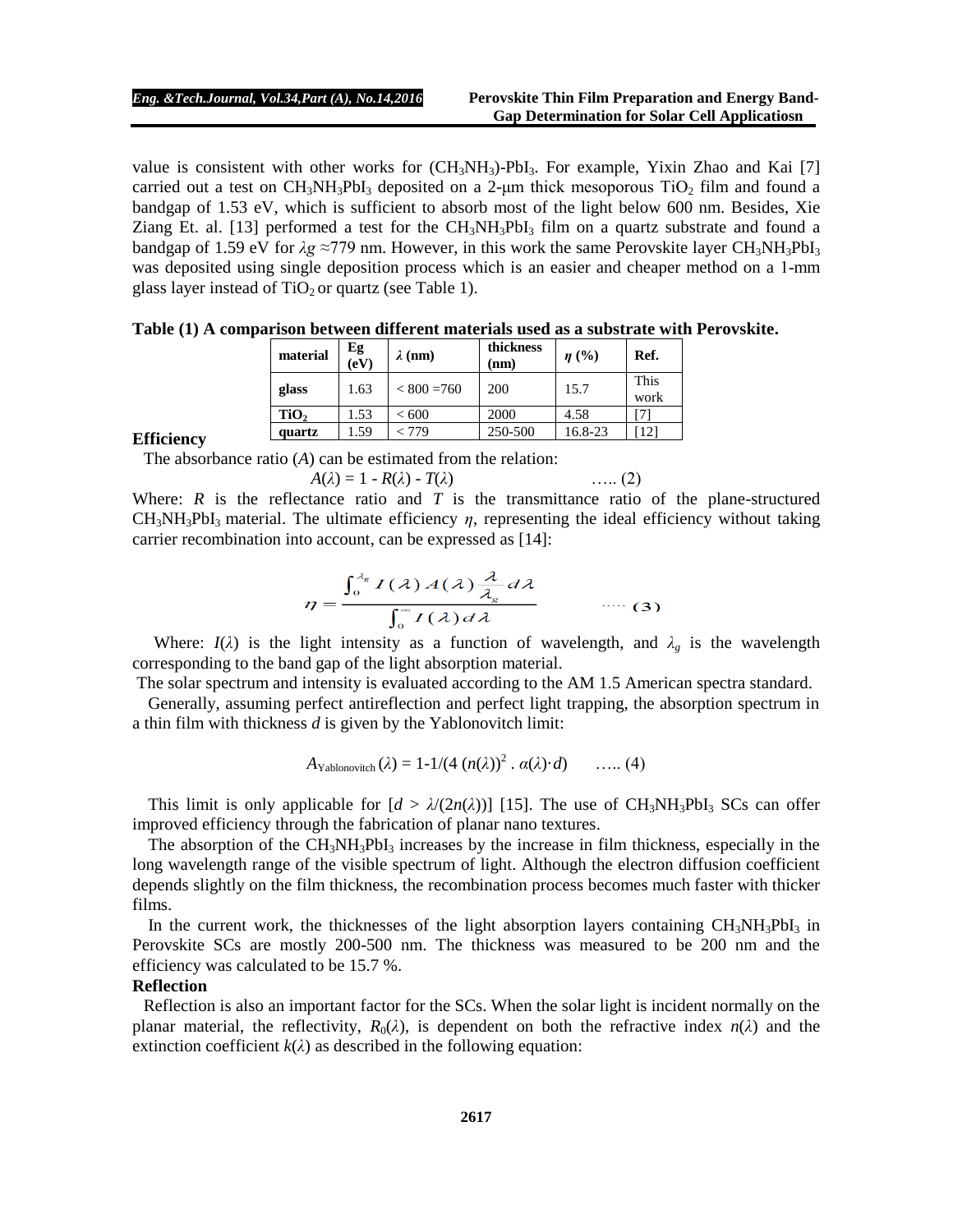$$
R_0(\lambda) = \frac{\left[n(\lambda) - 1\right]^2 + \left[k(\lambda)\right]^2}{\left[n(\lambda) + 1\right]^2 + \left[k(\lambda)\right]^2} \qquad \dots \qquad (5)
$$

Using equation (5), and the acquired  $n(\lambda)$  and  $k(\lambda)$  of the CH<sub>3</sub>NH<sub>3</sub>PbI<sub>3</sub> material presented in Fig.8 the  $n(\lambda)$  of the CH<sub>3</sub>NH<sub>3</sub>PbI<sub>3</sub> material lies between those of the inorganic semiconductors and the organics.



**Figure** (8) The calculated  $n(\lambda)$  and  $k(\lambda)$  results CH3NH3PbI3 material. [13]

It can be shown that the CH<sub>3</sub>NH<sub>3</sub>PbI<sub>3</sub> has a small  $R_0(\lambda)$  value of about 2.3. The larger  $k(\lambda)$  and smaller  $n(\lambda)$  of CH<sub>3</sub>NH<sub>3</sub>PbI<sub>3</sub> illustrates why the Perovskite SC has relatively high efficiency.

### **CONCLUSIONS**

As a conclusion, this study has concentrated on  $CH_3NH_3PbI_3$  Perovskite which is used as a light harvester in solid state heterojunction solar cells.

Planar thin film nanoparticles (NPs) of Perovskite-structured methyl ammonium lead triiodide CH3NH3PbI<sup>3</sup> were produced by one-step process on glass of 1mm thickness. A bandgap was measured about 1.63 eV, which shows sufficient capability in absorbing most light wavelengths lower than 800 nm  $(\lambda = 760 \text{ nm})$ . This article shows an easier and cheaper process for fabricating thin film solar cells than using dual source evaporation for the deposition of Perovskite on  $TiO<sub>2</sub>$ substrate, although Perovskite prepared by two-step coating method shows cuboid-like crystals, which increased absorbing surface area [16]. Reflectance was calculated to be as small as 0.23 that means an improvement in solar efficiency can achieved in future. Hybrid solar cells, combining inorganic nano-particles and conductive polymer blends are the best developed so far and further improvement is likely to reduce the electricity cost. Recently, the discovery of Perovskite material improves significantly the absorption capacity for their tunable direct bandgap, thus leading to an efficiency boost. A relatively high efficiency of 15.7% has been achieved under the AM 1.5 illumination standard along with excellent long term stability. So, this system may be very attractive for further investigations.

#### **Acknowledgments**

This work was financially supported by a grant from the Nano technology group in the University of Missouri, Columbia, USA during my sabbatical leave from the University of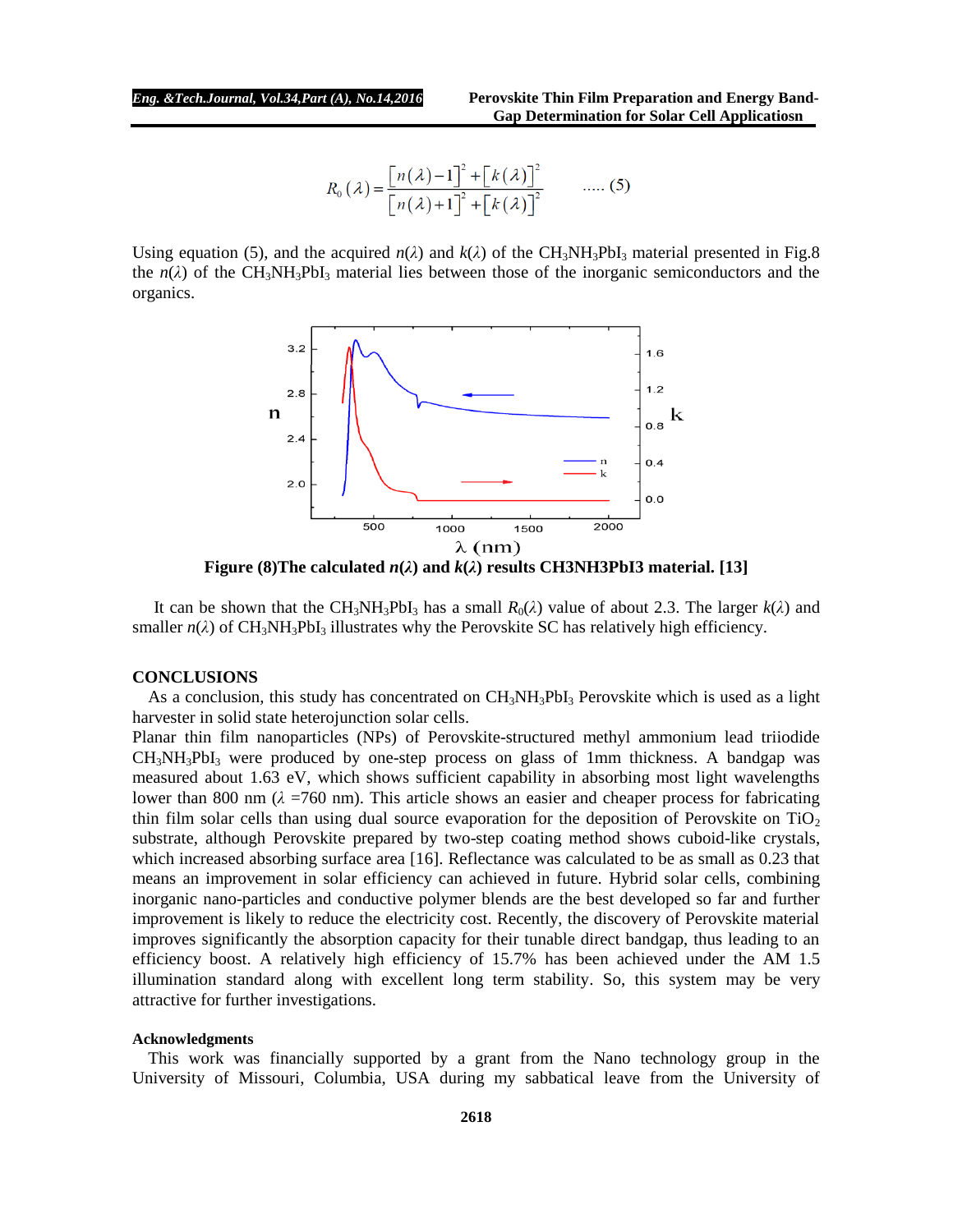Technology, Baghdad. The author sincerely wishes to acknowledge the role of Prof. Shubhra Gangopadhyay, the C.W. LaPierre Endowed Chair Professor in the Electrical and Computer Engineering Department at the University of Missouri and co-director of the MU International Center for Nano/Micro Systems and Nanotechnology, for her valuable discussion and to Dr. Mathai Joseph for his help on the deposition and Perovskite growth mechanism. Also, I thank Assist Prof. Dr. Mutaz Shunasi for his scientific review and help in manuscript language revision.

## **REFERENCES**

- [1] Qi Chen, Huanping Zhou, Ziruo Hong, Song Luo, Hsin-Sheng Duan, Hsin-Hua Wang, Yongsheng Liu, Gang Li, and Yang Yang, "Planar Heterojunction Perovskite Solar Cells via Vapor-Assisted Solution Process", J. American Chemical Society, Nov. 2013.
- [2] Yi Chu Zheng, Shuang Yang, Xiao Chen, Ying Chen, Yu Hou, and Hua Gui Yang, "Thermal-Induced Volmer−Weber Growth Behavior for Planar Heterojunction Perovskites Solar Cells", Chemistry of materials, June 2015.
- [3] William H. Nguyen, Colin D. Bailie, Eva L. Unger, and Michael D. McGehee,, "Enhancing the Hole-Conductivity of Spiro-OMeTAD without Oxygen or Lithium Salts by Using Spiro(TFSI)2 in Perovskite and Dye-Sensitized Solar Cells", J. American Chemical Society, vol. 136, pp. 10996−11001, July 2014.
- [4] Feng Xian Xie, Di Zhang, Huimin Su, Xingang Ren, Kam Sing Wong, Michael Gra¨ tzel, and Wallace C. H. Choy, "Vacuum-Assisted Thermal Annealing of CH3NH3PbI3 for Highly Stable and Efficient Perovskite Solar Cells", vol. 9, NO. 1, pp 639–646, Dec. 2015
- [5] Tze Chien Sum and Nripan Mathews, "Advancements in perovskite solar cells: photo physicsbehind the photovoltaics", Energy Environ. Science, vol. 7, pp. 2518–2534, 2014.
- [6] Nam-Gyu Park, "Organo-metal Perovskite Light Absorbers Toward a 20% Efficiency Low-Cost Solid-State Mesoscopic Solar Cell", Journal of Physical Chemistry Letters, vol. 4, pp.2423−2429, July. 2013.
- [7] Jeong-Hyeok Im, In-Hyuk Jang, Norman Pellet, Michael Grätzel and Nam-Gyu Park, "Growth of CH3NH3PbI3 cuboids with controlled size for high-efficiency perovskite solar cells", Nature Nanotechnology, vol. 9, Nov. 2014.
- [8] Yixin Zhao and Kai Zhu, "Charge Transport and Recombination in Perovskite CH3NH3PbI3 Sensitized TiO2 Solar Cells", Journal of Physical Chemistry Letters, vol. 4, pp. 2880−2884, Aug. 2013.
- [9] Gang Li, Rui Zhu and Yang Yang, "Polymer solar cells, nature photonics", nature photonics, vol. 6 March, Feb. 2012.
- [10]B. Chen, C. J. Mathai, S. Mukherjee, S. Gangopadhyay, "Indium Tin Oxide Photonic Crystal for Controllable Light Coupling in Solar Cells by an Inexpensive Soft Lithography with HD-DVD and Blu-ray", ECS Transactions, vol. 61 (18) pp. 69-82, 2014.
- [11] Minlu Zhang, "Multi-layer Organic Photovoltaic Devices Investigation", Ph.D Thesis, University of Rochester, New York, 2012.
- [12] Bettina V. Lotsch, New Light on an Old Story: Perovskites Go Solar, Angew. Chem. Int. Ed., vol. 53, pp. 635 – 637, Dec. 2014.
- [13] Xie Ziang, Liu Shifeng,2 Qin Laixiang,1 Pang Shuping,3 Wang Wei, Yan Yu, Yao Li, Chen Zhijian, Wang Shufeng, Du Honglin, Yu Minghui, and G. G. Qin, "Refractive Index and Extinction Coefficient of CH3NH3PbI3 Studied By Spectroscopic Ellipsometry", Optical Society of America, Dec. 2014.